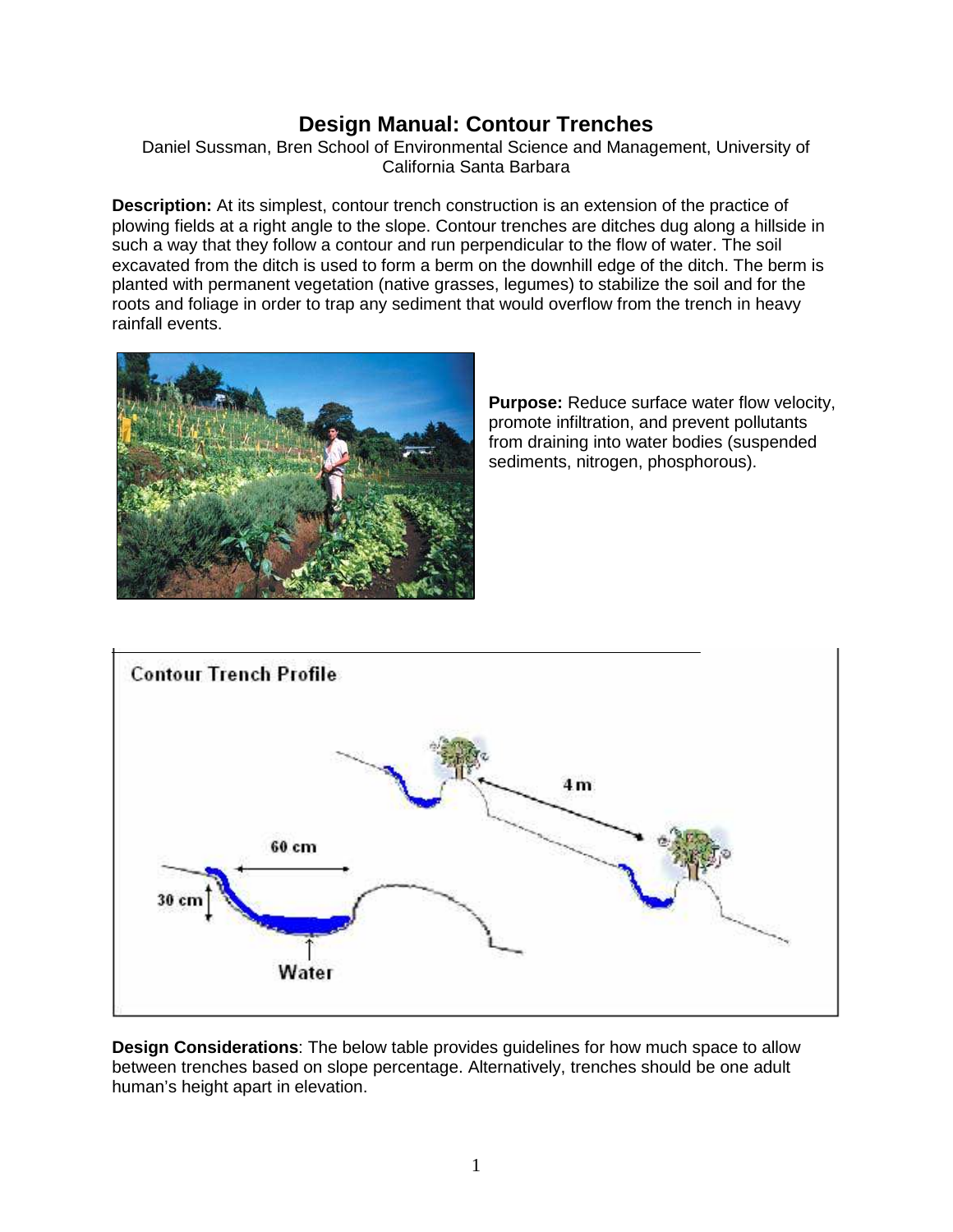| Hillslope (%) | <b>Distance between trenches</b> |
|---------------|----------------------------------|
| $0$ to 4      | 10 to 12 m                       |
| $4$ to $8$    | 8 m                              |
| 8 to 15       | 6 m                              |
| 15 to 33      | 4 m                              |

**Table 1. Trench spacing interval by hillslope (MANAGE 2007).** 

The measurements of each trench: 60 cm wide x 30 cm deep.

In order to construct a properly functioning contour trench it is important that the trench accurately follow the contour of the hill. A low cost method to determine the contour is to build an A-frame level. After the level contour is found, it is marked with stakes for excavation.

For detailed instructions on how to build an A-frame and mark contours, see below.



Materials needed: A-Frame level: wood string weight (rock) Trenches: stakes shovels picks tractor (slope dependent) crops

## **Marking Contour Lines** (Tearfund)

These are imaginary lines across a slope which are the same height at all places along the slope. Water cannot flow along a contour line - it is completely level. Most soil erosion control methods are built along the contour lines to have maximum effect.

Contour lines cannot be guessed - they need to be measured. How can contour lines be measured without expensive surveying equipment? An A-Frame can be made at no cost, from material readily available to every farmer, and used by one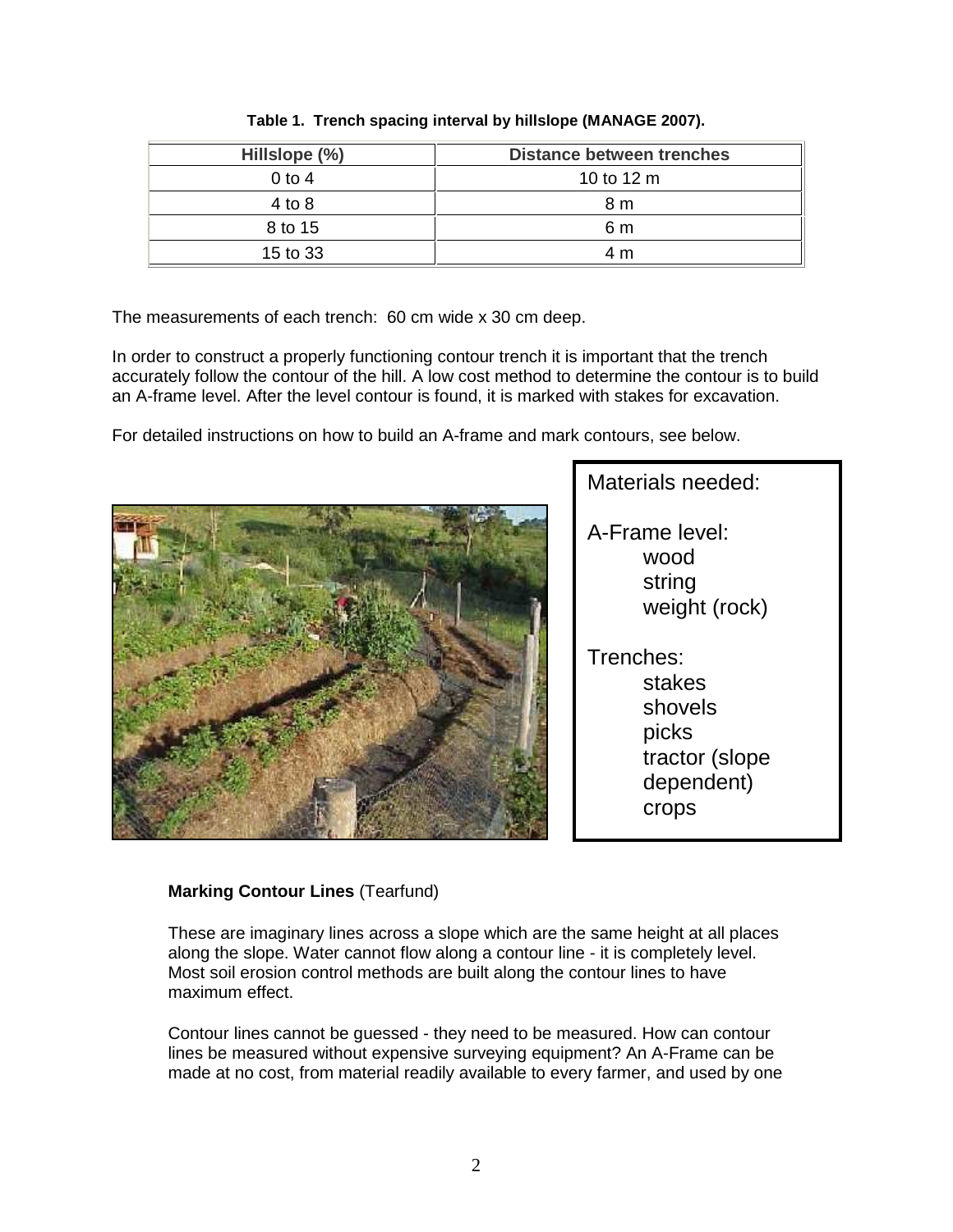or two people. The Hose Level needs materials which cost a small amount of money and either two or three people, but it is quicker to use.

A word of warning: **In areas which have very heavy storms it may be dangerous to prevent the water completely from flowing down a slope. Build waterways or drains at a slight angle (½º-1º) so that excess water is safely channelled away.**

## **The A-Frame**

Materials needed

- 2 poles about 2 metres long
- 1 shorter pole about 1 metre long
- some string
- a stone

#### **Step 1**

Tie the poles very tightly together to make the shape of a letter A. Hang the stone from the top of the A-Frame, making sure the stone hangs below the cross bar.



#### **Step 2**

Holding the frame upright, mark with two sticks exactly where the poles touch the ground. When the stone stops moving, mark where the string crosses the cross bar. Turn the A-Frame around, placing the poles in exactly the positions marked by the two sticks. Again mark where the string crosses the cross bar.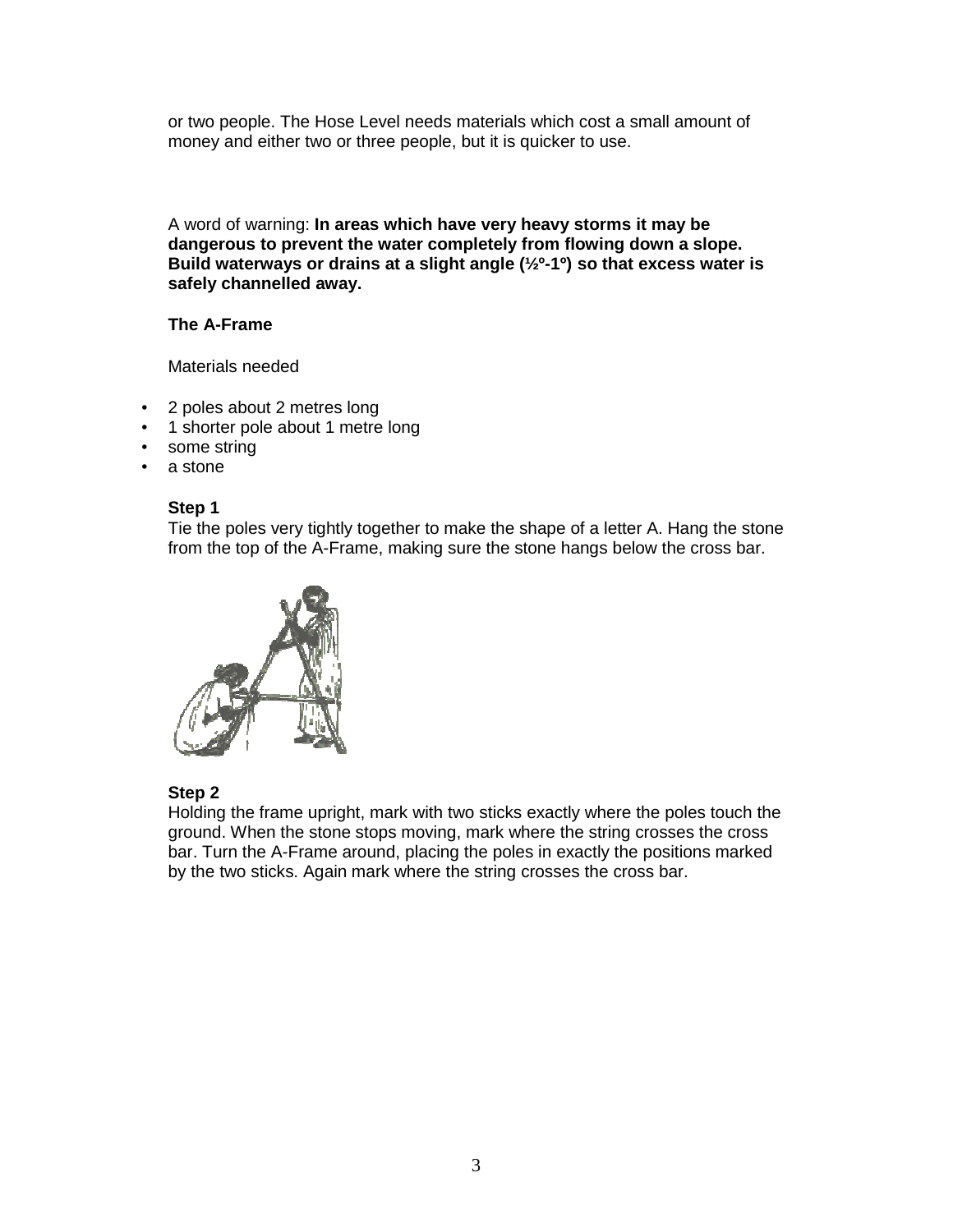

## **Step 3**

Mark the level mark on the cross bar - exactly half way between the previous marks. If the first two marks happen to be on the same place - this is the level mar



#### **Step 4**

Before using the A-Frame, collect a number of sticks. Begin, ideally withle, at one side of the field where the first contour line is wanted. Hold one pole firmly on the ground. Move the other pole until both poles are on the ground with the string touching the level mark. Place a stick into the soil by each pole. Move the A-Frame along, by turning it around (pivoting), keeping pole 1 in exactly the same place. Move pole 2 until the string touches the level mark and place another stick into the ground by pole 2. Carry on in this way, pivoting the A-Frame across the field.



**The Hose Level** 

Materials needed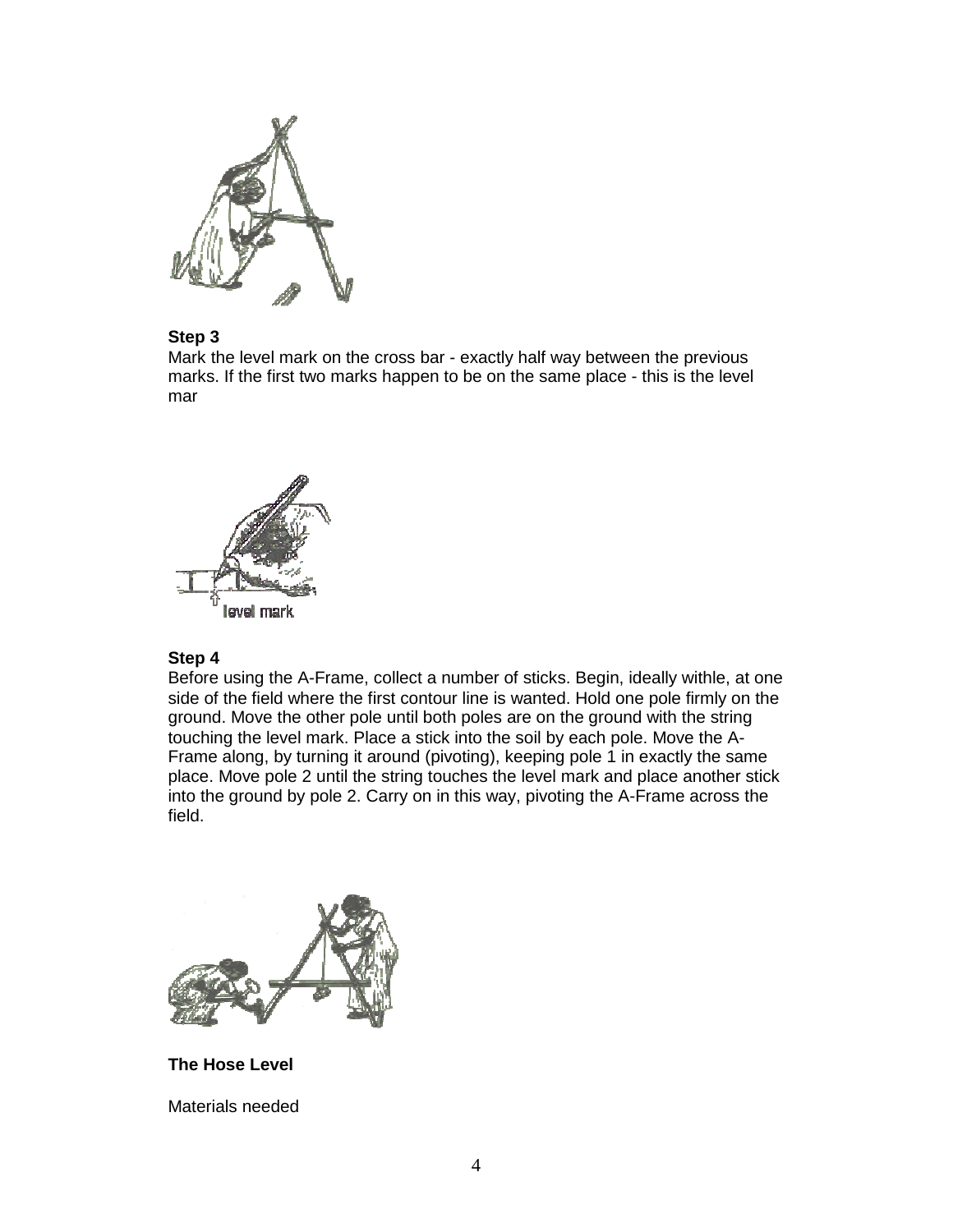- Two poles about 2 metres long
- Length of clear plastic tubing 10-25 metres long and about 1 cm in diameter
- Small amount of string or adhesive tape



#### **Step 1**

Tie the ends of the tubing securely to the two poles in several places. Carefully fill the tubing with clean water, making sure no air bubbles are trapped inside, until nearly full. Hold the poles side by side, with their lower ends resting on the ground, until the water level settles at exactly the same level on each pole (ideally where it is easy to see without bending). Mark this level clearly on each pole.



#### **Step 2**

When moving the poles, either use a thumb or fit some kind of plastic stopper to stop water spilling - these should be removed before measuring. Begin at one side of the field. One person stands still while the other moves their pole until the level mark is reached in both poles. As with the A-Frame, use marker sticks and move alternate poles so that any slight faults with the Hose Level do not affect the contour line.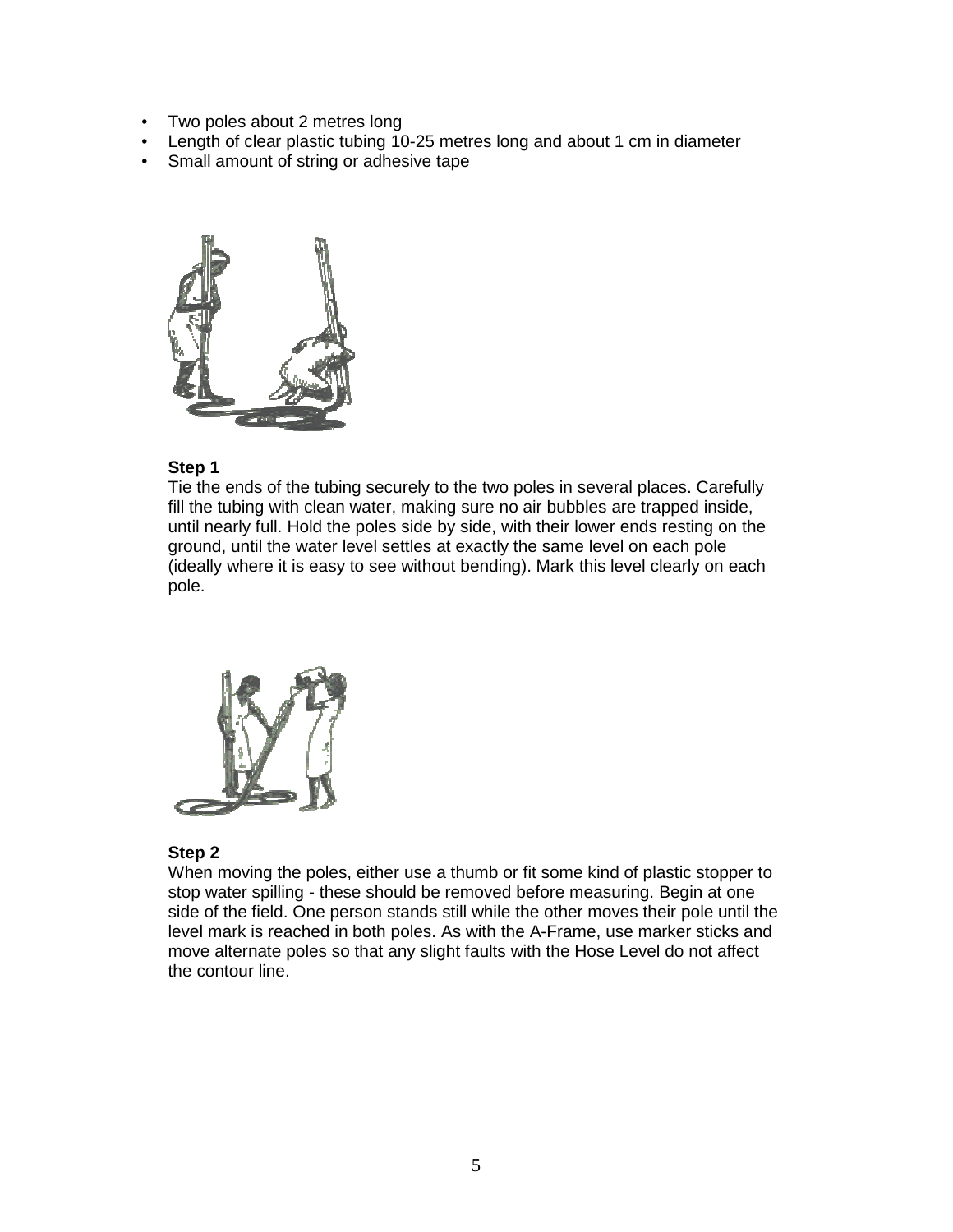

#### **Marking the line**

Whatever method has been used, the end result will be a line marked across the land with a series of sticks. If there are sharp bends in the line, then move a stick a little to make a smoother line. Such sharp bends are usually due to rocks or small holes which have affected one measurement. The contour line is now ready for whatever control measures are planned.





#### **Where should the next line be?**

The steeper the slope, the more contour barriers are needed to prevent erosion. Here is a very simple method for deciding where to mark the next contour line. Stand straight with one arm outstretched level in front. Walk backwards down the slope, looking at your outstretched hand, until the previous contour can be seen at the end of your hand. Make the next barrier where you are now standing.